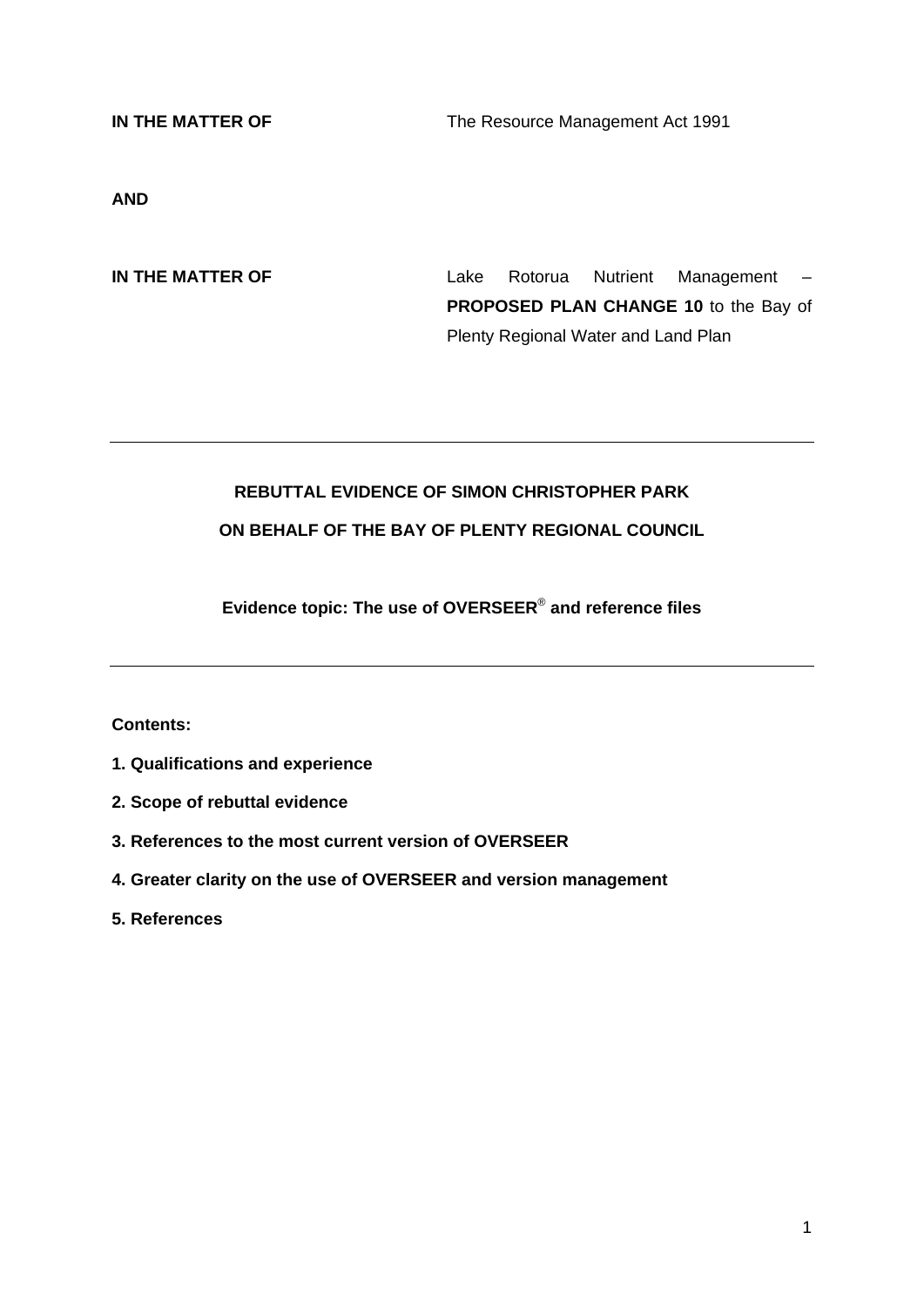#### **Qualifications and experience**

- 1. My full name is **SIMON CHRISTOPHER PARK** and I am a director of Landconnect Ltd (formerly 'Headway Ltd'). I am contracted by Bay of Plenty Regional Council to provide advice on nutrient management issues within the Rotorua Te Arawa Lakes Programme. This is a contract that I have held in various permutations since 2006.
- 2. My field of expertise is the application of nutrient management knowledge within a RMA planning framework. My background, experience and qualifications are set out in the full version of my evidence in chief, which I confirm but do not repeat here. Likewise, I confirm my compliance with the Expert Witness code of conduct as set out in full there. I am authorised to provide this evidence by the Regional Council.

#### **Scope of Rebuttal Evidence**

- 3. I respond to Ms Bethany Bennie's evidence in support of Fertiliser Association of New Zealand (FANZ), regarding OVERSEER version management:
	- (a) References to 'the most current version of OVERSEER'
	- (b) Greater clarity on the use of OVERSEER and version management.
- 4. In responding to Ms Bennie, I also address Mr Chris Hansen's evidence (in support of Ravensdown Limited) regarding 'the most current version of OVERSEER'. I do not address the technical causes and consequences of differences between OVERSEER versions (specifically para 50 of Mr Hansen's evidence, which is addressed in Mr MacCormick's rebuttal evidence).

#### **References to the most current version of OVERSEER**

5. Ms Bennie addresses OVERSEER version updates in her evidence (para 23-37), arguing that PC10 should adopt a consistent and more explicit policy of always using 'the most recent version of OVERSEER'. This approach would diverge from PC10's 'hybrid' approach that I covered in my EIC (para 33), where a specific OVERSEER version (6.2.0) is used 'once only' in a comprehensive nitrogen (N) allocation exercise, with all subsequent and future uses of OVERSEER relying on the most current version of the day. The Schedule Five reference file method is the system that aims to coherently link the 'once only' allocation usage with ongoing monitoring and compliance uses of OVERSEER. The reference file system achieves this by expressing allocations as percentages of the sector reference file(s) which can be readily converted to kilograms of N using the most current reference file(s). This N value will be directly comparable to any performance (or predictive) OVERSEER file that is also the most current version.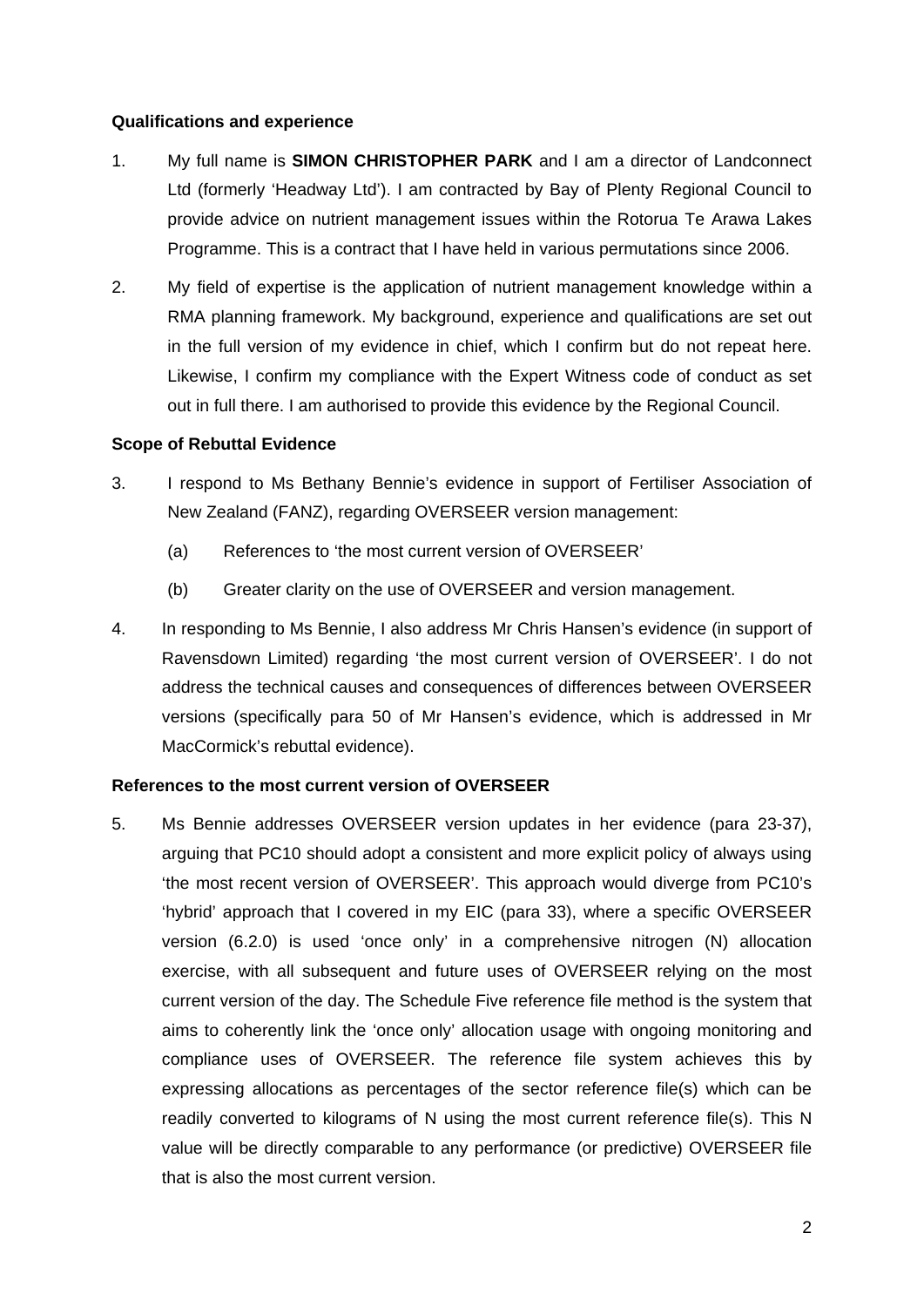- 6. To maintain the integrity of PC10's N allocation system (Schedule One), it is necessary to specifically refer to OVERSEER version 6.2.0. In other words, v6.2.0 'anchors' the N allocation scheme and enables the rural part of the sustainable N load to be fully allocated across all rural land. This v6.2.0 allocation exercise has already been carried out across all rural land blocks (i.e. OVERSEER blocks) and recorded in a detailed Excel spreadsheet. This includes rural land that was never benchmarked under Rule 11, generally because the property was small or was outside the surface catchment covered by Rule 11. The blocks on non-benchmarked land were determined by Council staff using the same principles by which OVERSEER blocks are set up i.e. areas of land with similar land use, soil, slope and cadastral unit. Therefore a v6.2.0 allocation can be determined without rerunning OVERSEER 6.2.0, and the reference file system will enable that to be expressed in the most current OVERSEER version. In some cases, GIS analysis may be required e.g. for newly subdivided land.
- 7. If there was no explicit anchoring of the PC10 N allocation in a single version, then it would risk inviting landowners to relitigate their N allocation (I acknowledge that Ms Bennie does not suggest this). Such relitigation would be tempting when a future OVERSEER version appeared more favourable to an individual or group of similar landowners. However, it would also distort the proportionality of the original allocation scheme which Council considers to be fair, having balanced many factors.
- 8. Ms Bennie specifically questions (para 36) the workability of Rule R10 which provides for N transfers as a controlled activity after 1 July 2022. Following the same logic as I note above (my para 6 to 6), it is not necessary to re-run OVERSEER v6.2.0 as any N re-allocation from source to destination land can be determined using the relevant combination of the v6.2.0 allocation spreadsheet data, reference files and GIS.
- 9. While I defend the need to specifically refer to version 6.2.0 in terms to the allocation scheme, I accept that PC10 does not explicitly state that all other PC10 uses of OVERSEER (i.e. implementation) should always use the most current version. The nearest such statement is in the Introduction to Schedule Five, as follows:

*It is therefore appropriate to adopt an OVERSEER ® methodology that:* 

• *Enables the latest version of OVERSEER ® to be used for every assessment and so takes advantage of the best available science*…

10. Ms Bennie identifies (her para 37) several PC10 provision that should be amended to focus on the most current OVERSEER version. If the Panel agrees that the PC10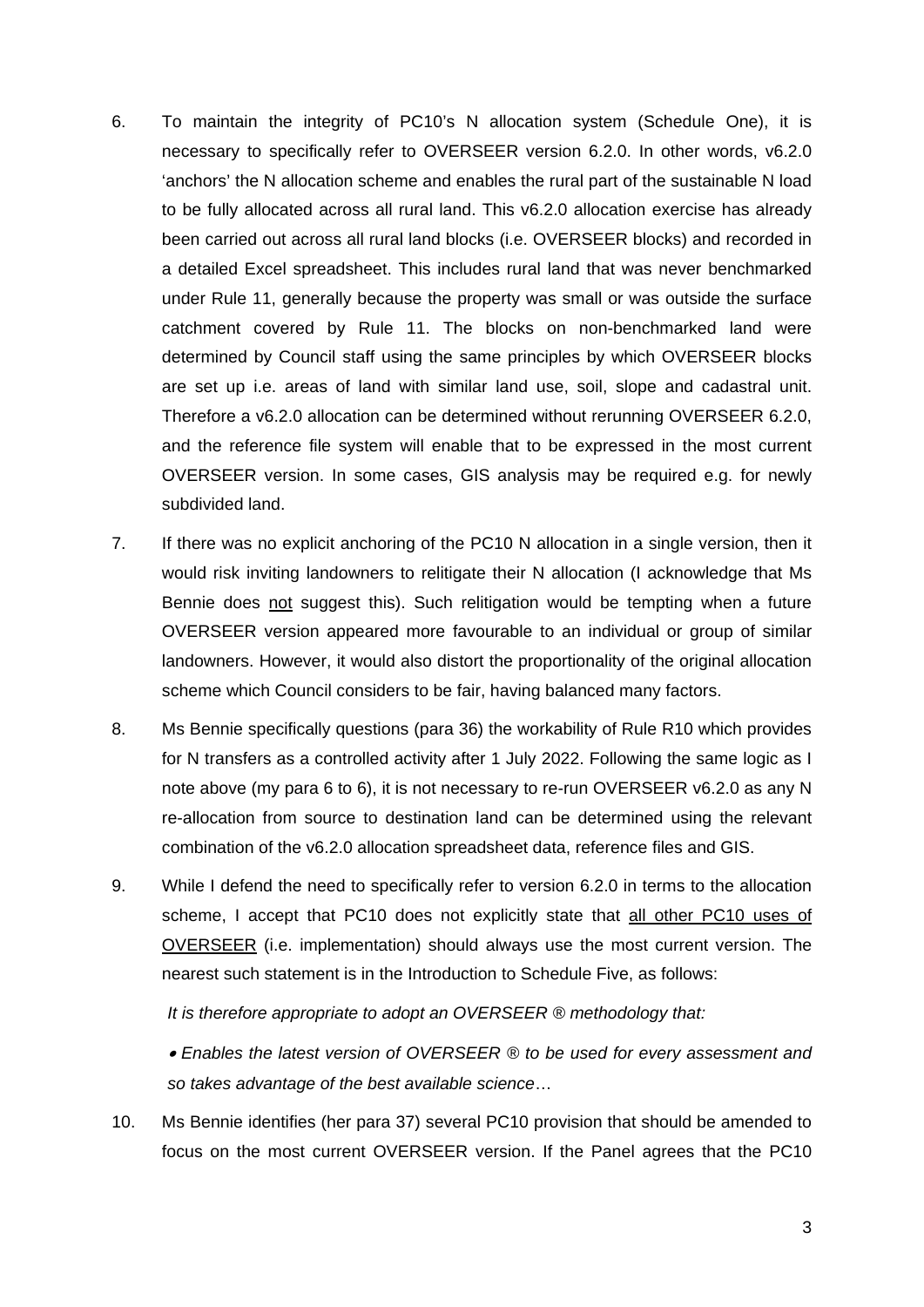hybrid approach to OVERSEER versions remains valid, then I suggest clarifying this by amending Policy P3(c)) as follows:

*The most current version of OVERSEER®, 6.2.0 except for nitrogen discharge allocation purposes where version 6.2.0 applies, and…* 

Similar amendments are appropriate to Policy  $P12<sup>1</sup>$  so that it reads:

*Use the most current version of OVERSEER® to determine nitrogen losses from land except for nitrogen discharge allocation purposes where version 6.2.0 applies.* 

For consistency, a further minor amendment is needed within the Introduction of Schedule Six (regarding the Reference file method), by adding the bracketed and underlined text as follows:

*It is therefore appropriate to adopt an OVERSEER® methodology that:* 

- *Enables the latest version of OVERSEER® to be used for every assessment (except for nitrogen discharge allocation purposes where version 6.2.0 applies) and so takes advantage of the best available science.*
- 11. The other PC10 provisions that Ms Bennie seeks to amend (Schedule One A & B; Schedule Five A2 & A3; removal of Table LR 4) are not supported. My reasons are outlined above (para 5 to 8) i.e. the references to OVERSEER version 6.2.0 are important in underpinning PC10's N allocation regime which is explicitly based on that specific version.

## **Greater clarity on the use of OVERSEER and version management**

- 12. More generally, I agree with Ms Bennie that PC10 could be clearer on how OVERSEER is used and reference files will function over time as OVERSEER is updated. For example, the role of the N allocation spreadsheet (para 6 above) is not described in PC10. As a key author of Schedule Five, I acknowledge my role in this matter. I also note that (i) the reference file method is novel amongst regional plans; (ii) a degree of methodological complexity is inevitable, especially given the complex allocation regime, and; (iii) the regulatory use of OVERSEER is an evolving field of planning practice, as canvassed by Freeman et al, 2016.
- 13. PC10 has erred on the side of providing certainty to landowners by including the reference file method within the plan i.e. Schedule Five plus the Perrin Ag 2016 report incorporated by reference. This rationale is expanded further in Council's rebuttal evidence by Ms Burton. There are some risks in 'helpfully' explaining complex plan

 1 P12 is numbered as per the PC10 Track Changes Version 5 – the PC10 notified numbering was P13